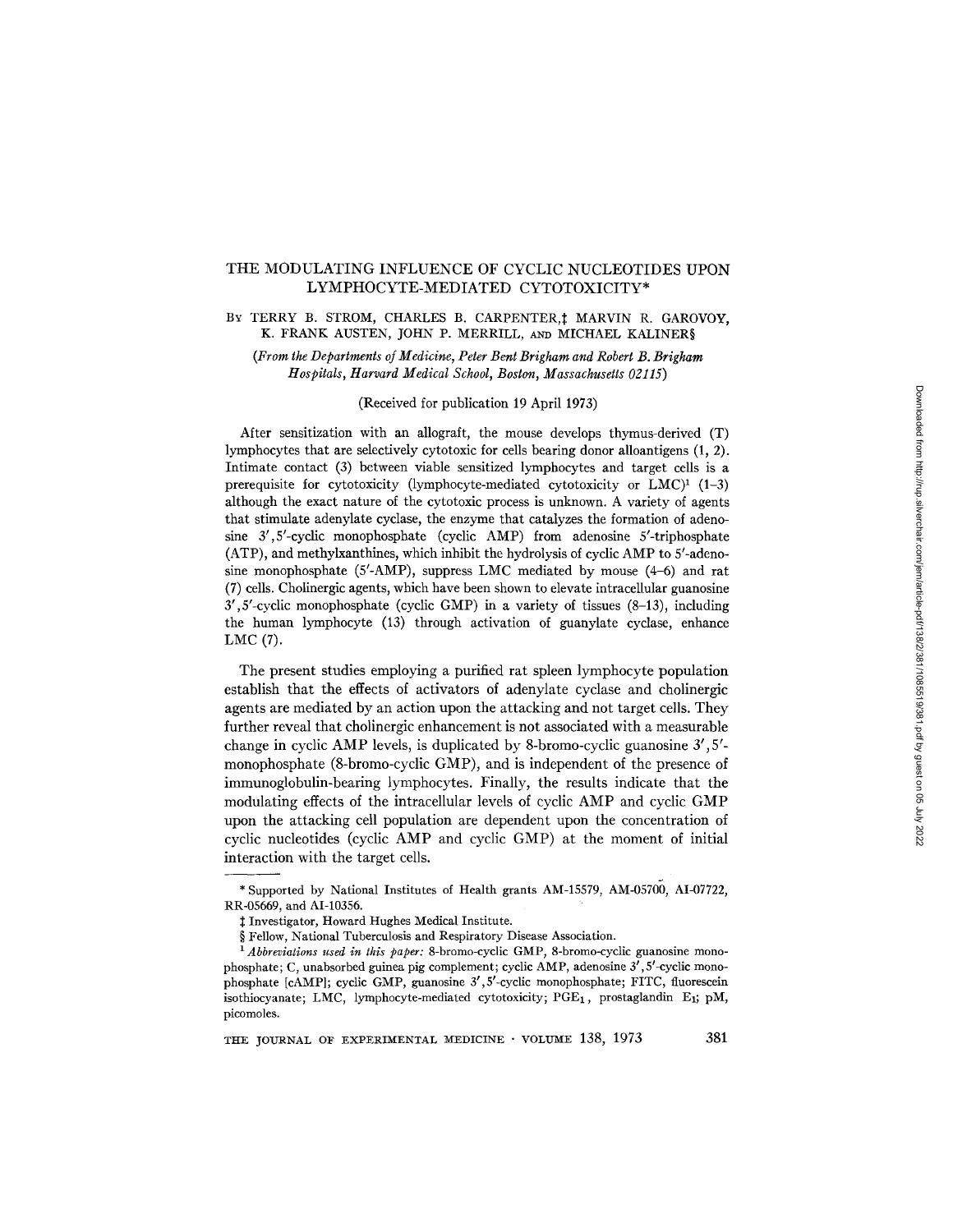#### *Materials and Methods*

The agents listed were obtained from manufacturers: carbamylcholine chloride (carbachol), imidazole, aminophylline, and DL-isoproterenol (Sigma Chemical Co., St. Louis, Mo.); RPMI-1640 medium and fetal calf sera (Grand Island Biological Co., Grand Island, N. Y.) ; fluorescein isothiocyanate (FITC) and unabsorbed guinea pig complement (C) (Nutritional Biochemical Corp., Cleveland, Ohio); desoxyribonuclease (DNase) (Pentex Biochemical, Kankakee, Ill.); and  $\text{Na}_2[^{51}\text{Cr}]}$  (specific activity = 1 mCi/ml) (Nuclear-Chicago, Corp., Chicago, Ill.). Prostaglandin  $E_1$  (PGE<sub>1</sub>), cholera toxin, and 8-bromo-cyclic GMP were gifts received from Dr. John Pike, The Upjohn Co., Kalamazoo, Mich.; SEATO Cholera Research Program, National Institute of Allergy and Infectious Diseases; and Dr. Lionel Simon of ICN Nuclear Acid Research Institute (ICN Corp., Irvine, Calif.), respectively. Male Lewis, Brown Norway (BN), and (Lewis  $\times$  Brown Norway F<sub>1</sub>) (LBN) rats were obtained from Microbiological Associates, Inc., Bethesda, Md.

*Grafting and Cell Preparation.--Lewis* rats were given full-thickness skin grafts, 2.5 cm in diameter, from LBN rats. After exsanguination of anesthetized rats by aortic puncture, sensitized Lewis rat spleen tissue and normal *BN* thymus tissue were excised and placed in wash medium consisting of RPMI-1640 medium containing 0.5 vol percent of 1 M buffer (N-2 hydroxyethylpiperazine-N'-2-ethanesulfonic acid) and  $4\%$  (vol/vol) heat-inactivated (56°C for 2 h) fetal calf serum. The organs were expressed manually through a 60 gauge steel mesh, and the resulting suspensions passed through a tube containing cotton to remove tissue fragments. The spleen and thymus cell preparations were purified by Ficoll-Hypaque gradient separation (14) such that the final suspensions consisted of lymphoid cells that appeared  $98\%$ viable by phase microscopy. After washing twice with sedimentation at 200  $g$  at room temperature, 1.0 ml of the thymic cell suspension containing  $10^5-10^7$  cells was incubated at 37°C ith 400w  $\mu$ Ci of <sup>51</sup>Cr for 1 h. The suspension was then washed twice to remove free <sup>51</sup>Cr. The spleen and thymus cells were suspended in culture medium consisting of RPMI-1640 medium to which  $10\%$  (vol/vol) heat-inactivated fetal calf serum and 0.5 vol percent of 1 M buffer were added. The number of thymus and spleen cells in suspension was determined on a Coulter counter (Coulter Electronics, Inc., Hialeah, Fla.). 1 aliquot of spleen cells was used for quantitation of LMC and the other was placed in Tyrode's buffer for determination of intracellular cyclic AMP levels.

*Quantitation of Lymphocyte-Mediated Cytotoxicity (LMC).--LMC* was determined by a modification of the technique of Brunner et al. (15). The attacking cell population consisted of Lewis spleen cells harvested 7 days post-LBN to Lewis grafting, and the target cells were <sup>51</sup>Cr-labeled BN thymocytes. 5  $\times$  10<sup>4</sup> BN thymocytes were added to 5  $\times$  10<sup>6</sup> sensitized Lewis spleen cells to achieve a final medium vol of 2 ml in triplicate samples placed in disposable  $10 \times 75$ -mm glass tubes. After incubation at  $37^{\circ}$ C for 30 min, the mixtures were centrifuged at 50 g for 10 min and further incubated for 3.5 h at  $37^{\circ}$ C. The cells were sedimented at 400 g for 10 min and the supernatants were decanted into disposable 13  $\times$  100-mm glass test tubes and counted for <sup>51</sup>Cr release. 5  $\times$  10<sup>4</sup> target cells suspended in 2 ml of culture medium were used to determine spontaneous  ${}^{51}Cr$  release. Pharmacologic agents diluted in saline just before use were interacted with the sensitized lymphocytes for a varying time interval at room temperature before introduction of the target cells. Parallel cultures of target or attacking cells alone were interacted with pharmacologic agents under identical conditions. The pharmacologic agents, in the concentrations reported, did not injure either target or attacking cells as determined in <sup>51</sup>Cr release studies. 2-ml suspensions of  $5 \times 10^4$  target cells were frozen and thawed in a dry ice-ethanol bath three times to determine maximum releasable cell-bound chromium. The percent specific cell lysis was determined as follows:

Specific cell lysis 
$$
(\%) = \left[ \frac{\text{Experimental cpm} - \text{control cpm}}{\text{Freeze-thaw cpm} - \text{control cpm}} \right] \times 100.
$$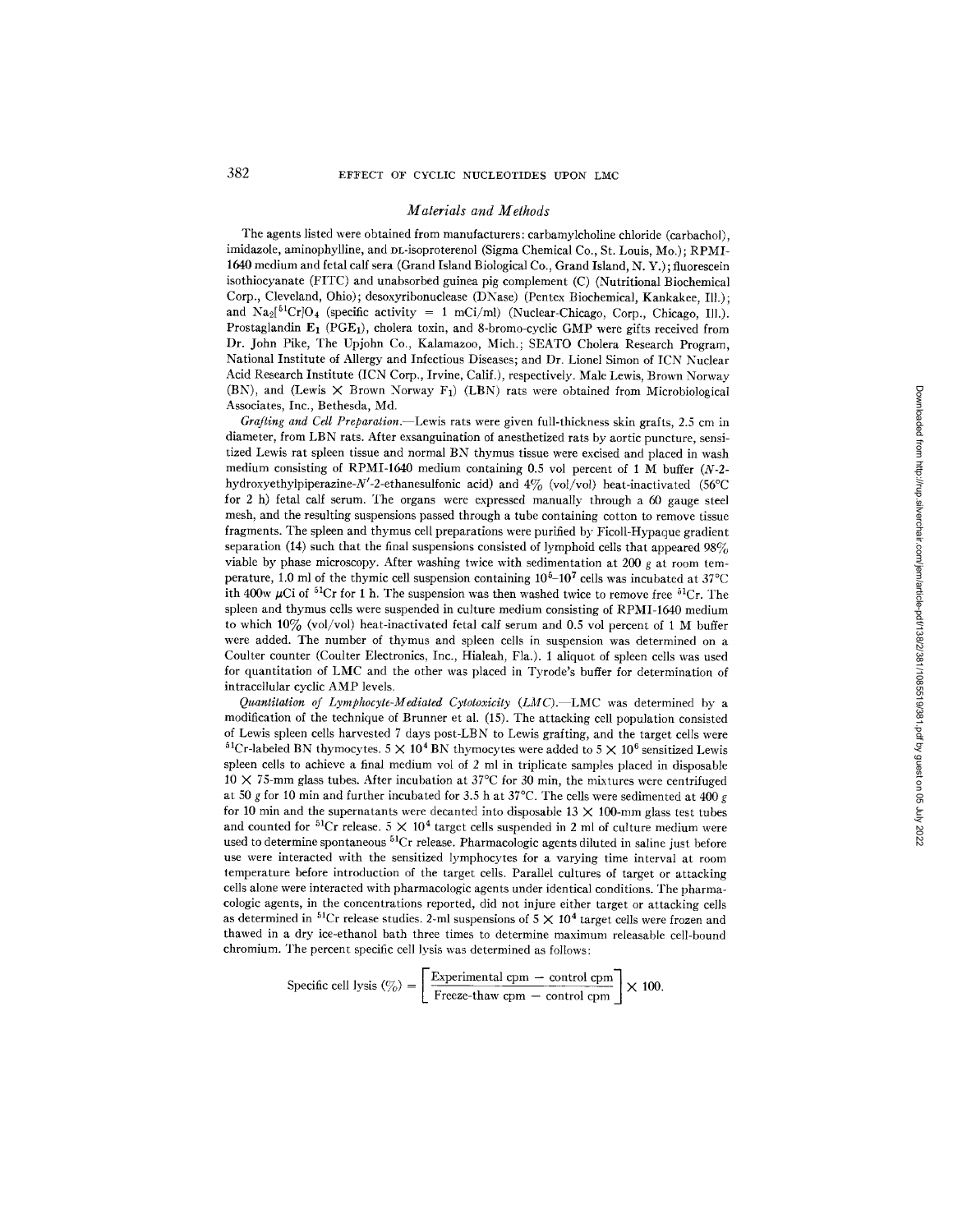Spleen cells from Lewis rats sensitized with LBN skin grafts do not injure Lewis thymocytes and cause only barely detectable injury to Buffalo rat thymocytes (7), whereas the sensitized Lewis spleen cell populations used in this study produced 38-46% specific lysis of BN target cells. Unsensitized Lewis spleen cells do not injure BN thymocytes (7).

The percent augmentation or suppression of specific lysis noted with pharmacologic treatment was determined as follows:

 $\%$  change (all data expressed as positive values)

$$
= \left[ \frac{\% \text{ specific lysis in treated mixture}}{\% \text{ specific lysis in untreated mixture}} \times 100 \right] - 100.
$$

*Depletion of Immunoglobulin-Bearing Lymphocytes.--Two* pooled sensitized Lewis rat spleens were incubated with heat-inactivated rabbit antirat immunoglobulin (Ig), prepared as previously described (16, 17), at a final dilution of 1:10 for 30 min at  $37^{\circ}$ C in the presence of a final 1:10 dilution of complement. DNase, 0.2 mg/ml, was then added for 10 min and the surviving cells were washed twice. A 43% reduction of the total cell population and total elimination of immunoglobulin-bearing splenocytes, as determined by inspection of suspensions incubated with FITC-conjugated rabbit antirat Ig (18), were achieved by this treatment.

*Quantitation of Lymphocyte Cyclic AMP Levels.*—Triplicate or quadruplicate samples of  $10^{7}$ sensitized Lewis spleen cells were maintained in Tyrode's buffer (2 cc/sample), exposed to the pharmacologic agent, and the intracellular levels of cyclic AMP quantitated at the same time that replicate cells were interacted with BN thymocytes. Cyclic AMP levels ranged from 0.55 to 10 pmol  $(pM)/10^7$  lymphocytes with an average of 3.55 pM as determined by the cyclic AMP protein binding assay (19) as previously described (20).

### RESULTS

## *Pharmacologic Augmentation of LMC.--*

*Cholinergic stimulation:* The previously observed effect of cholinergic agonists on LMC (7) did not distinguish whether the action was upon the attacking or target cells. As shown in Fig. 1, the augmentation of LMC produced by carbachol  $10^{-12}$  M is completely dependent upon a short period of preincubation of the attacking cells with this cholinergic agonist. Augmentation was not observed if the attacking cells were preincubated with carbachol for more than 6 min before introduction of the target cells, nor if the cholinomimetic was added after both attacking and target cells were mixed. Even at the higher concentration of  $10^{-10}$  M, the enhancement was limited to a particular preincubation interval (Table I), and the magnitude was not greater than that with the lesser dose. In the same experiment,  $10^{-10}$  M or  $10^{-12}$  M carbachol had no effect on sensitized spleen cell cyclic AMP levels (Table I, Fig. 1).

*Cyclic GMP effects:* Cholinergic stimulation of several tissues has been associated with tissue accumulation of cyclic GMP (8-13) ; therefore, the effect of exogenous 8-bromo-cyclic GMP upon LMC was studied. 8-bromo-cyclic GMP produced a dose-dependent augmentation of LMC in the dose range of 5  $\times$  $10^{-6}$  to  $1 \times 10^{-8}$  M with a maximum of 73% augmentation of LMC (Fig. 2). The enhanced cytotoxicity induced by 8-bromo-cyclic GMP could not be produced unless the agent was preincubated with the attacking cells, although the duration of preincubation was not as critical as in the carbachol experiments.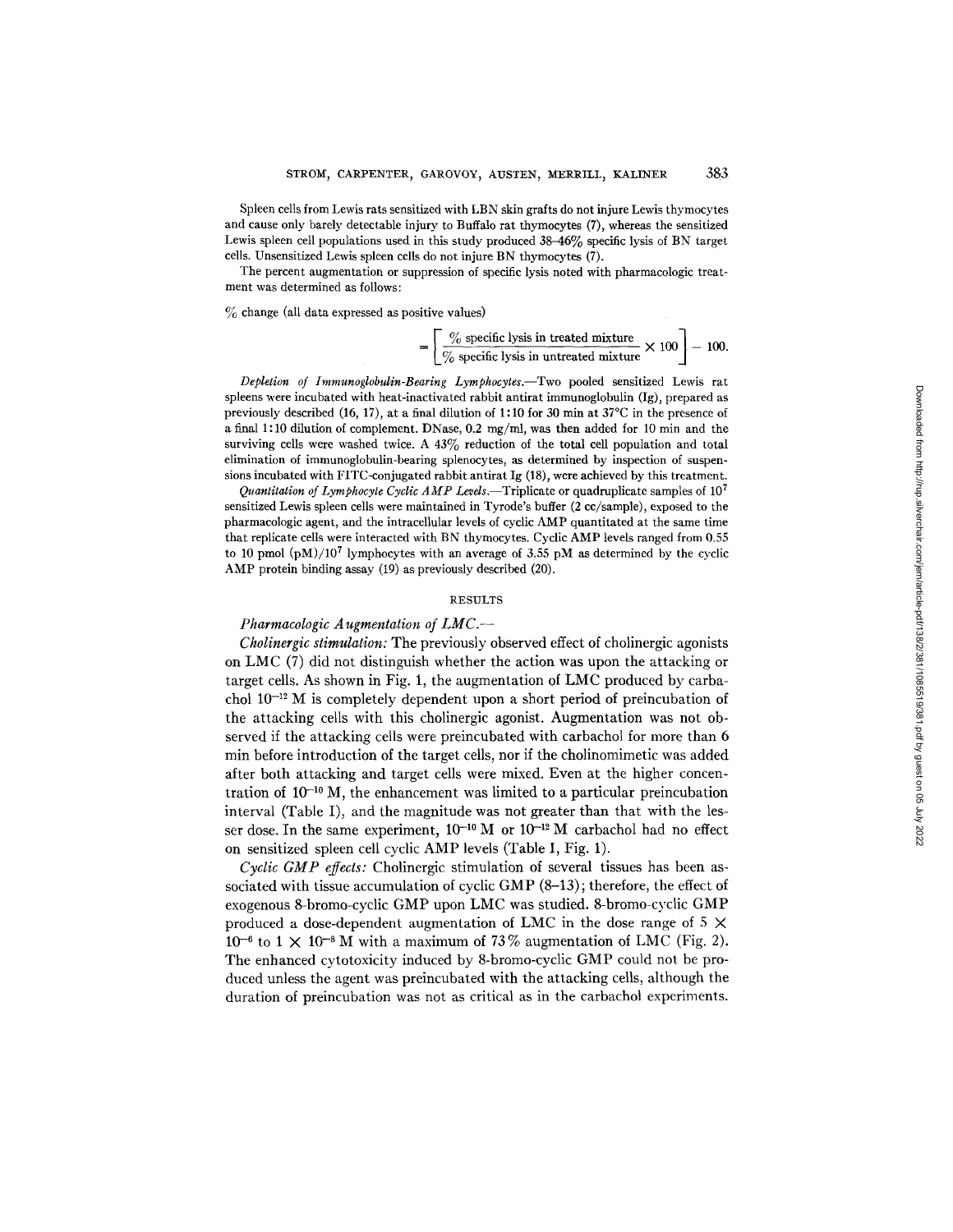

FIG. 1. The effect of carbachol  $10^{-12}$  M upon LMC (range indicated by brackets) and concomitant levels of cyclic AMP (brackets indicate SEM).

TABLE I The Effect of Carbachol  $10^{-10}$  M upon LMC and Lymphocyte Cyclic AMP Levels

| Preincubation time | Augmentation LMC* | Cyclic AMP levelst |
|--------------------|-------------------|--------------------|
| $_{min}$           | %                 |                    |
|                    | 0                 | $1.94 \pm 0.38$    |
|                    | $3(1-5)$          | $2.02 \pm 0.36$    |
| 4                  | $27(24-30)$       | $1.93 \pm 0.05$    |
| 6                  | $5(3-7)$          | $1.85 \pm 0.16$    |
| 10                 | $1(0-2)$          | $1.97 \pm 0.28$    |

\* The average augmentation of LMC is noted with the range of triplicate samples enclosed in parentheses.

<sup> $\ddagger$ </sup> The average cyclic AMP concentration in pM/10<sup>7</sup> lymphocytes is given  $\pm$  the standard error of the mean for triplicate samples.

These findings again indicate that 8-bromo-cyclic GMP was acting on the attacking rather than the target cell. Attention was directed to determining whether the augmentation involved Ig-coated (B) lymphocytes as well as T lymphocytes. The deletion of Ig-coated cells had no effect on the capacity of 8bromo-cyclic GMP to augment LMC (Fig. 3).

Imidazole effects: Imidazole, an agent known to stimulate cyclic AMP-phosphodiesterase activity (21) in broken cell preparations, is also capable of aug-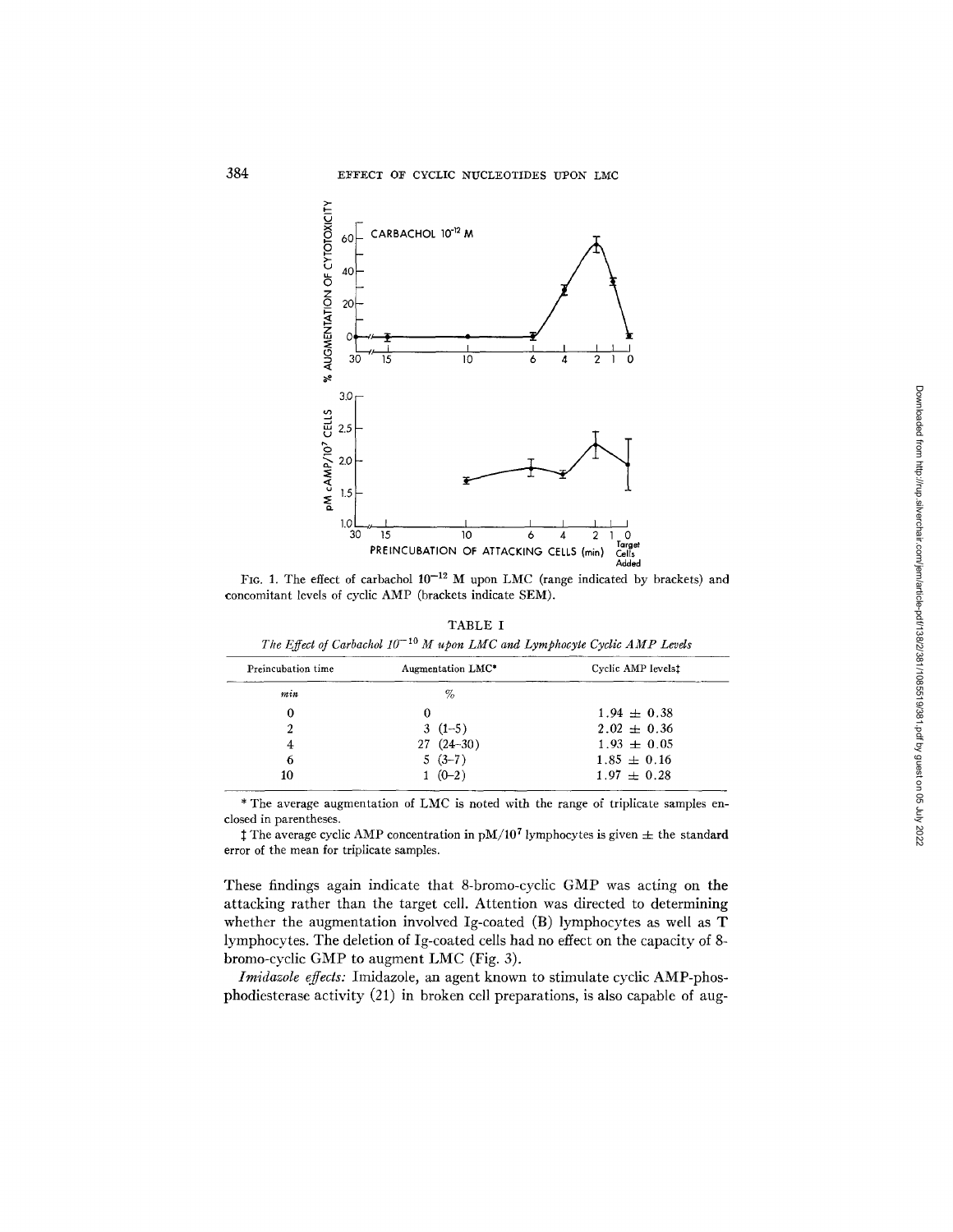

FIG. 2. The effect of 8-bromo-cyclic GMP upon LMC (range indicated by brackets).

menting allograft-sensitized LMC (22). The addition of  $10^{-7}$  M imidazole to suspensions of attacking cells 2 min before introduction of the target cells increased LMC by 50% in association with depletion of cyclic AMP levels from 6.93 pM/10<sup>7</sup> lymphocytes to 3.97 pM/10<sup>7</sup> (Fig. 4). Thus, imidazole-mediated enhancement is associated with changes not seen with cholinergic stimulation. *Pharmacologic Attenuation of LMC.--* 

*PGE<sub>1</sub>* effects: PGE<sub>1</sub> (10<sup>-4</sup> M), an activator of lymphocyte adenylate cyclase  $(5)$ , produced an increase in the level of cyclic AMP during the first 5 min after introduction with a maximal stimulation occurring after 1 h of incubation at 37°C and persisting for at least 2 h (Fig. 5). The percent suppression of cytotoxicity occurring after 1 h was not further increased after an additional hour. As the lymphocyte cyclic AMP level peaked 1 h after interaction with  $PGE<sub>1</sub>$ , a dose-response experiment was carried out utilizing a 60 min preincubation of attacking cells and  $PGE_1$ . Under these circumstances the dose-related inhibition of LMC included one concentration  $(10^{-6} M)$  without an associated elevation of cyclic AMP (Fig. 6). That this dose of  $PGE<sub>1</sub>$  was stimulating the adenylate cyclase in attacking cells is revealed in Fig. 7 in which the introduction of the phosphodiesterase-inhibiting agent, aminophyUine, resulted in a synergistic accumulation of cyclic AMP and an additive suppression of LMC.

*Beta adrenergic stimulation:* The beta adrenergic agonist, isoproterenol  $10^{-5}$  M,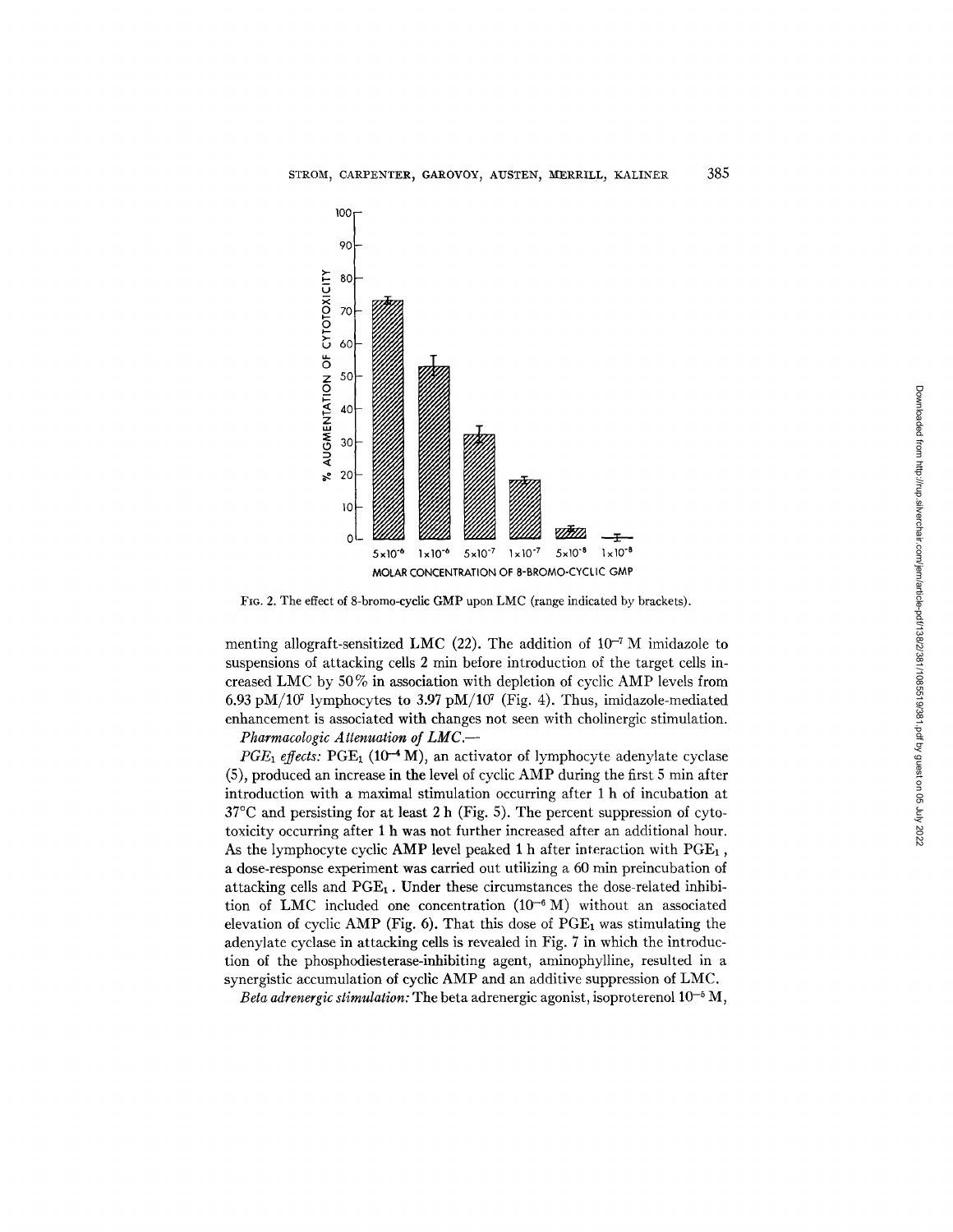

**MOLAR CONCENTRATION OF 8-BROMO-CYCLIC GMP** 

FIG. 3. The effect of 8-bromo-cyclic GMP upon LMC (range indicated by brackets) after depletion of immunoglobulin-bearing lymphocytes by anti-Ig and C. The percent specific lysis of BN thymocytes before and after depletion of immunoglobulin-bearing lymphocytes was 38%.

produced a modest inhibition of LMC without appreciably altering cyclic AMP levels when added to attacking cells 2 min before mixing with target cells (Fig. 8). The effect was not observed if interaction exceeded 2 min and could not be studied at higher concentrations of isoproterenol because of a direct toxic effect upon the target cells. The combination of isoproterenol and aminophylline  $10^{-3}$  M, which independently suppressed LMC and elevated cyclic AMP, caused an additive inhibition of LMC and a synergistic increase in intracellular cyclic AMP levels (Fig. 8).

*Cholera toxin effect:* In order to establish conclusively that modulation of LMC may result from an effect exclusively upon the attacking cell, experiments were carried out with cholera toxin, a prolonged activator of adenylate cyclase that can be removed after its interaction with the cell without loss of adenylate cyclase stimulation (23). Cholera toxin (1  $\mu$ g/ml) was preincubated with sensitized Lewis spleen cells for 10, 30, 60, 120, and 180 min; and the cells were washed three times before introduction of target cells. The cyclic AMP levels were determined at the time of introduction of the target cells. Cholera toxin had little effect on either LMC or cyclic AMP levels until 180 min of preincu-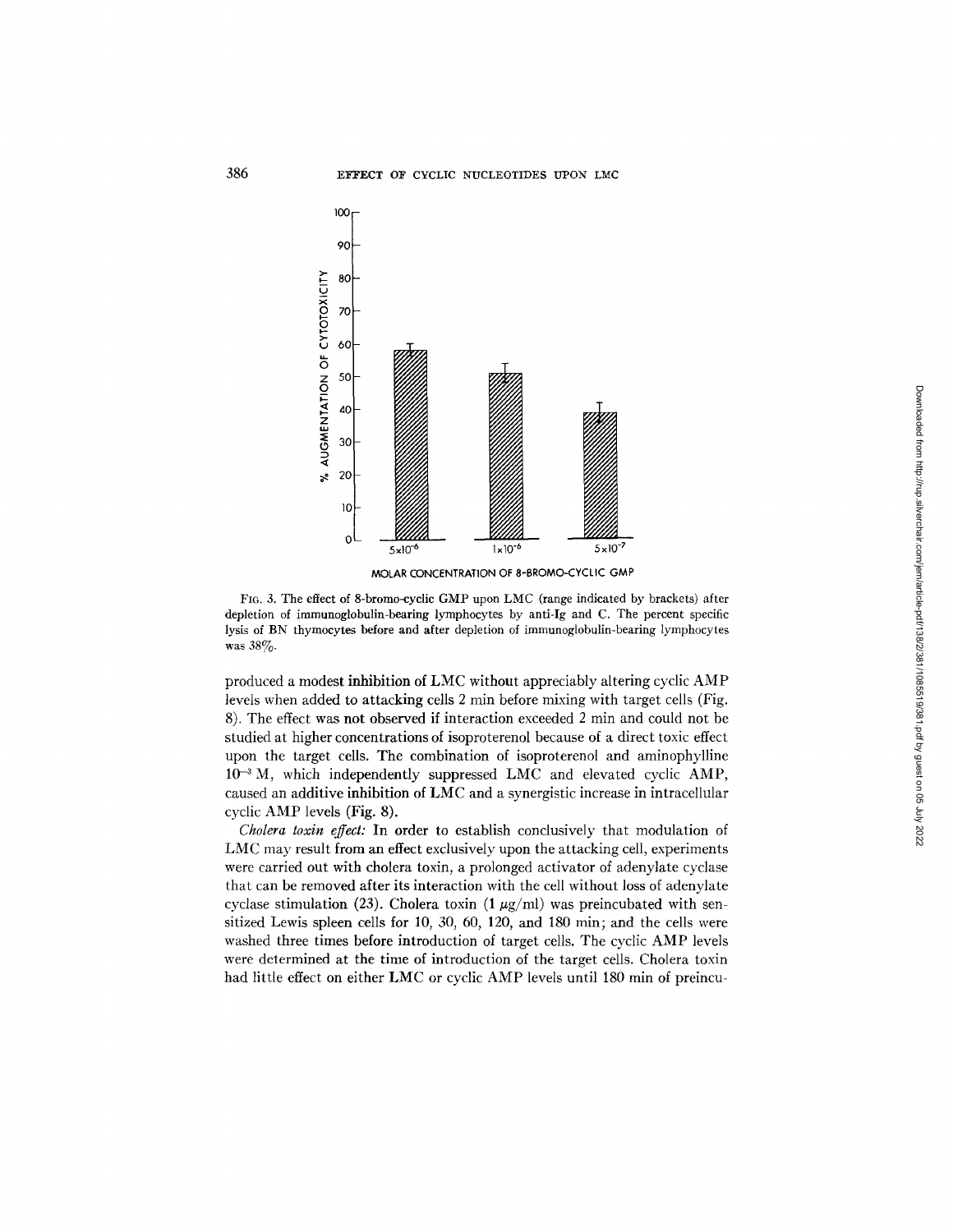

FIG. 4. The effect of imidazole  $10^{-7}$  M upon LMC (range indicated by brackets) and cyclic AMP levels (brackets indicate SEM).



FIG. 5. The time-course effect of PGE<sub>1</sub>  $10^{-4}$  M upon LMC (range indicated by brackets) and cyclic AMP (SEM indicated by brackets).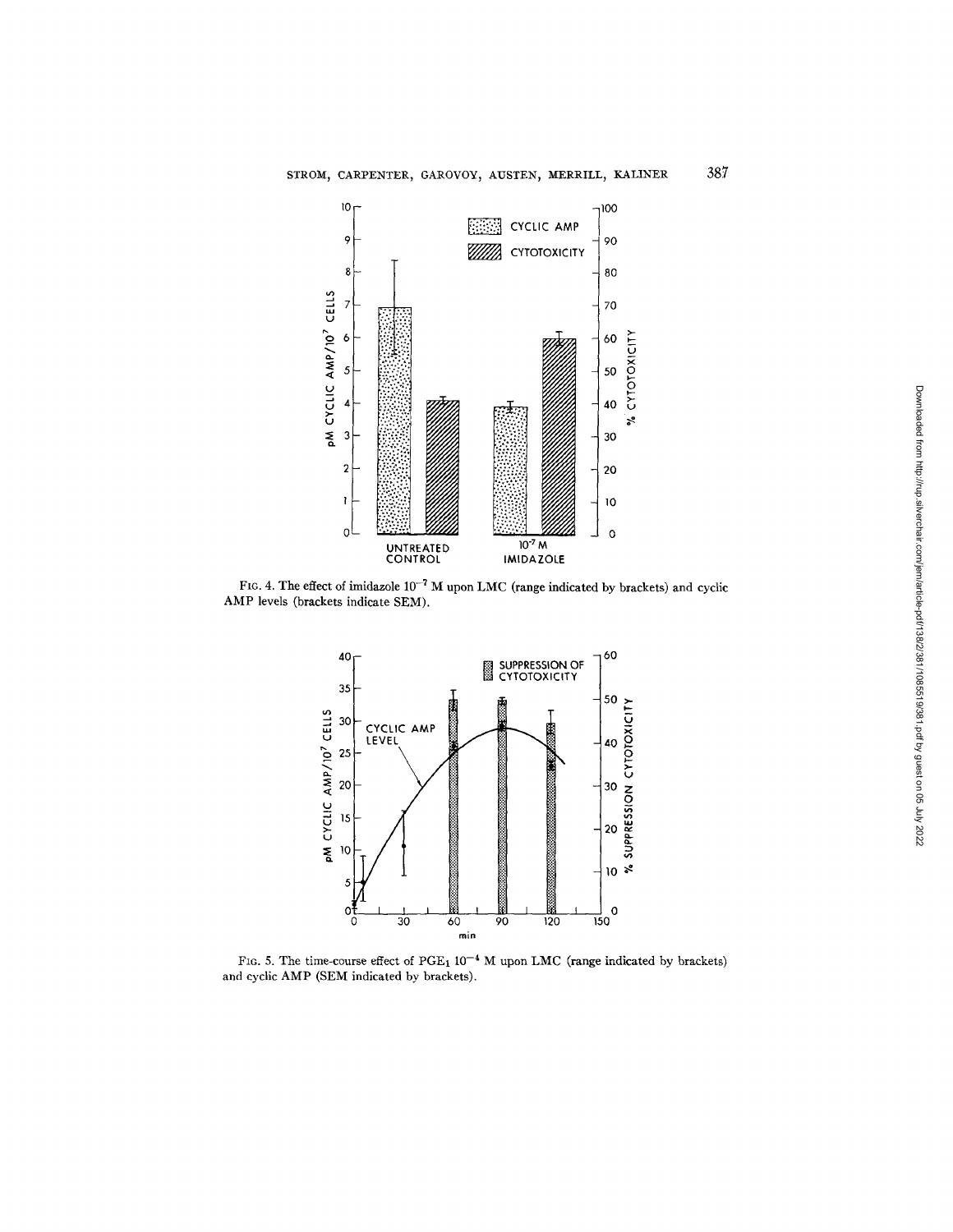





bation when both a marked inhibition of LMC and increase in cyclic AMP occurred (Fig. 9).

### DISCUSSION

The capacity of allosensitized T lymphocytes to destroy target cells bearing donor alloantigens is modulated by the cellular levels of cyclic AMP and cyclic GMP. Increases in attacking lymphocyte cyclic AMP levels, as achieved after stimulation with  $PGE<sub>1</sub>$ , isoproterenol, and cholera toxin, inhibit cytotoxicity; whereas, depletion of cyclic AMP with imidazole, cholinergic stimulation with carbachol, or addition of 8-bromo-cyclic GMP enhance LMC. Chemically and pharmacologically distinct agents such as isoproterenol (Fig. 8),  $PGE<sub>1</sub>$  (Figs. 5-7), and cholera toxin (Fig. 9) having in common the ability to activate adenylate cyclase and thereby increase intracellular cyclic AMP, suppress LMC. Methylxanthines, aminophylline (Figs. 7 and 8) and theophylline (7), inhibit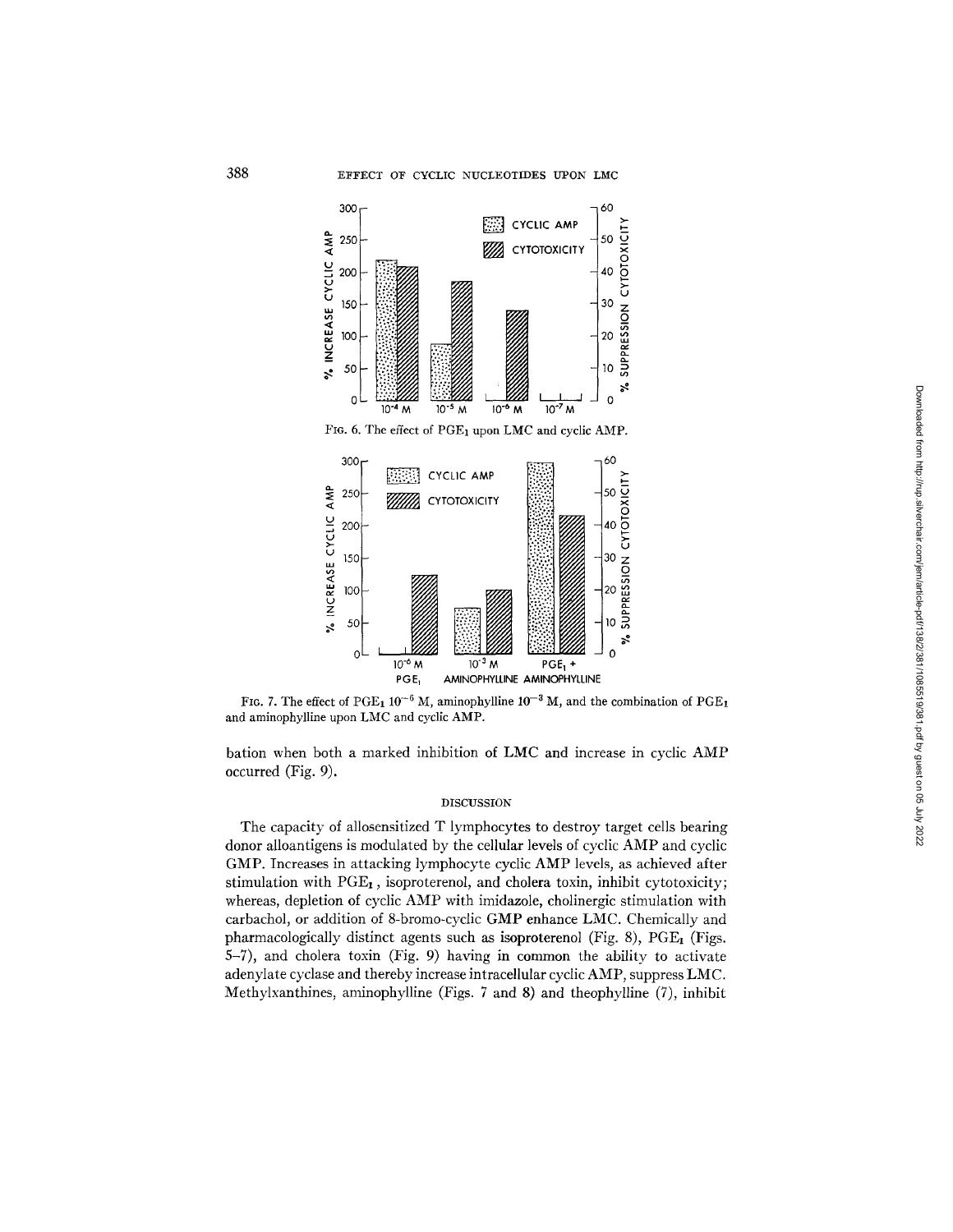

FIG. 8. The effect of isoproterenol  $10^{-5}$  M, aminophylline  $10^{-3}$  M, and the combination of isoproterenol and aminophylline upon LMC (range indicated by brackets) and cyclic AMP levels (SEM indicated by brackets).

phosphodiesterase protecting cyclic AMP from breakdown, and also inhibit LMC. The combination of adenylate cyclase activators and methylxanthines produces an additive attenuation of LMC associated with a synergistic increase in cyclic AMP (Figs. 7 and 8). Suppression of LMC is also produced by dibutyryl cyclic AMP (7). Finally, the kinetic, inverse correlation between cyclic AMP levels and cytotoxicity in a system in which the attacking cells exclusively have been treated with cholera toxin is the strongest evidence obtainable that elevations of attacking lymphocyte cyclic AMP suppress their ability to kill target cells (Fig. 9). The consistent inverse association between cyclic AMP levels in the total attacking cell population and modulation of target cell destruction, as assessed both kinetically and by dose-response stimulation employing chemically and pharmacologically distinct agents, suggests that the cyclic AMP levels in the total attacking lymphocyte population reflects that of the subpopulation of T lymphocytes actually involved in the cytotoxic process.

In contrast, imidazole, an agent known to be capable of activating cyclic AMP phosphodiesterase (21) and herein demonstrated to deplete cyclic AMP concentrations, was found to enhance LMC (Fig. 4), suggesting that bidirectional alterations in cyclic AMP levels may influence LMC. Imidazole has been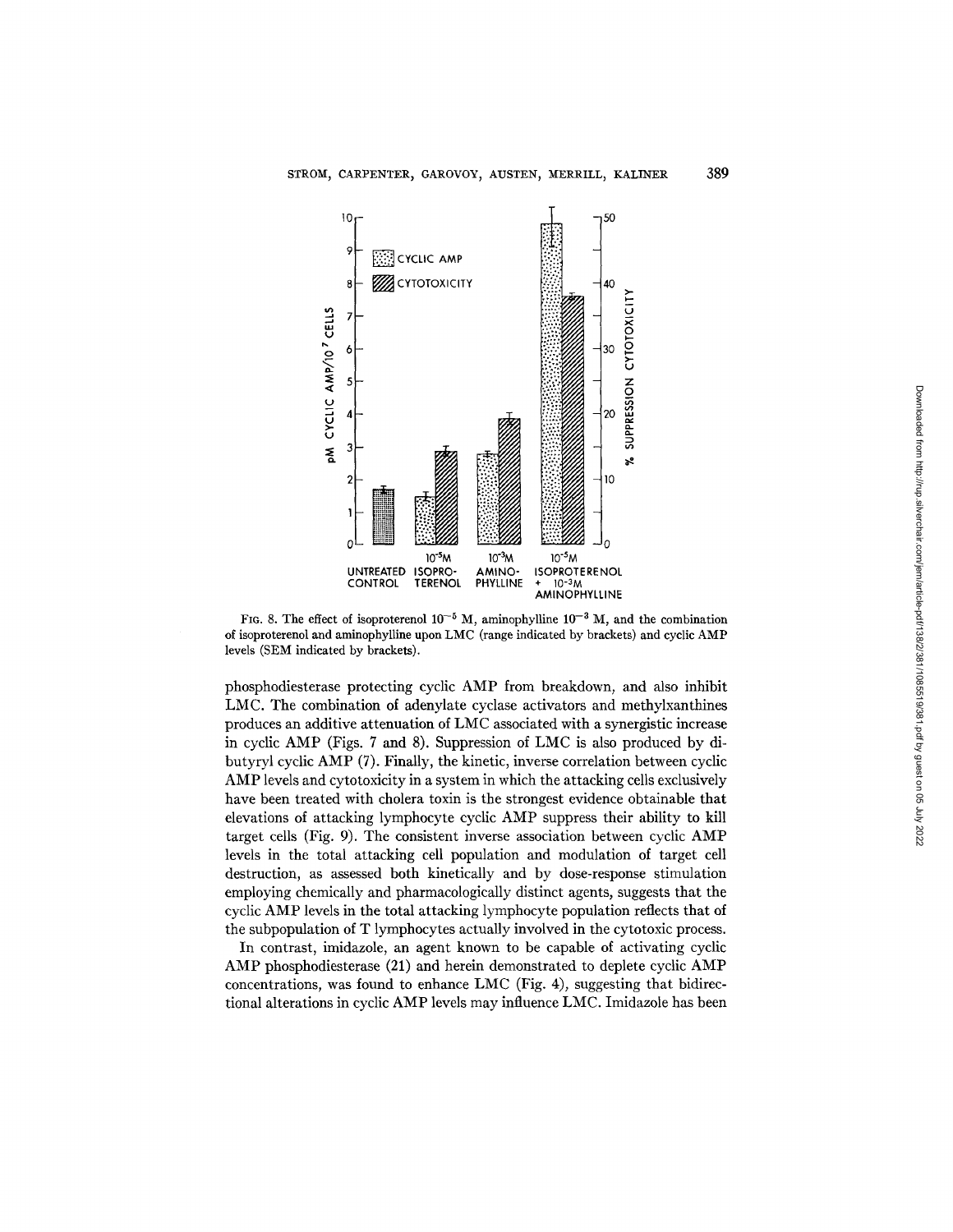

FIG. 9. The time-course effect of cholera toxin (1  $\mu$ g/ml) upon LMC (range indicated by brackets) and cyclic AMP (SEM indicated by brackets).

shown in broken cell preparations to inhibit cyclic GMP phosphodiesterase (24), an action capable of elevating cyclic GMP. Although the enhancement of LMC by imidazole may reflect both a depletion of cyclic AMP and an increase in cyclic GMP, it seems unlikely that the depletion of cyclic AMP is secondary to the rise of cyclic GMP (25) as cholinergic augmentation is not associated with a reduction of cyclic AMP concentration (Fig. 1, Table I).

That cholinergic enhancement of LMC may be mediated through changes in the intracellular concentrations of cyclic GMP is suggested by the findings of others that cholinergic stimulation of various tissues (8-13), including the human lymphocyte (13), transiently increases the levels of cyclic GMP and by the demonstration herein that exogenous 8-bromo-cyclie GMP enhances cytotoxicity (Figs. 2 and 3). Furthermore, there is no change in cyclic  $AMP$  levels after cholinergic stimulation at various concentrations of carbachol over an incubation period of 10 min during which time a significant enhancement of *LMC* was appreciated (Fig. 1, Table I). These findings are comparable with studies of the immunologic release of chemical mediators from passively sensitized human lung fragments in which depletions of cyclic AMP after stimulation with imidazole or alpha adrenergic agonists augment release, while similar enhancement after cholinergic stimulation occurs without a measurable change in cyclic AMP levels (20, 26).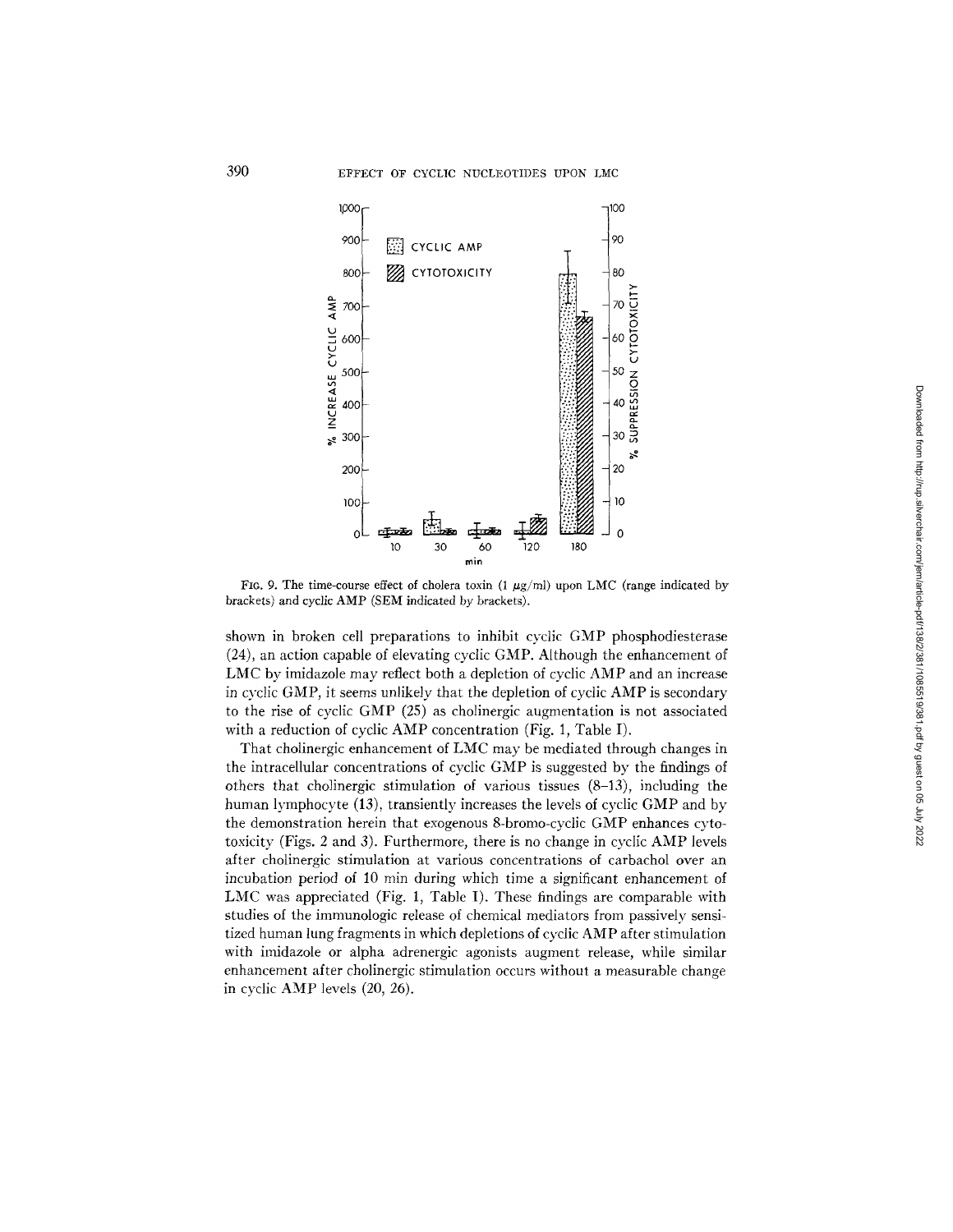In vitro LMC is dependent upon intimate contact (3) between viable lymphocytes (1, 2) and target cells and is independent of B lymphocytes (27), macrophages (27, 28), antibody formation (29), and complement (3). Although direct measurement of cyclic AMP in the mouse lymphocyte-attacking cell population in previous investigations has also revealed inhibition of LMC in association with elevation of cyclic AMP, the attacking cell population was not purified to isolate a relatively homogeneous lymphoid population, the agents were present throughout the period of attacking and target cell interaction and the system did not reveal the enhancement operative in the present system (4-6). Selective destruction of immunoglobulin-bearing (B) lymphocytes from sensitized spleen cell populations by pretreatment with anti-Ig and C did not alter cytotoxicity nor did it prevent the enhancement of LMC by exogenous 8-bromo-cyclic GMP (Fig. 3).

A brief preincubation of the attacking cell population with carbachol (Fig. 1) as well as 8-bromo-cyclic GMP (Fig. 2) before introduction of the target cells is a prerequisite for cholinergic enhancement of LMC, an effect consistent with the known brief increases in cyclic GMP after cholinergic stimulation (8-13). Furthermore, these data strongly suggest that cholinergic agents augment LMC via an effect upon the attacking cells alone, since the addition of carbachol to attacking and target cell mixtures fails to enhance LMC. Similarly, isoproterenol attenuates LMC only when the attacking cells are briefly preincubated before entry of target cells into the mixture (Fig. 8). These data and the demonstration that cholera toxin-treated (Fig. 9) attacking cells are inhibited in their ability to injure target cells only when cyclic AMP levels are elevated at the time of initial attacking-target cell interaction suggest that the level of cyclic nucleotide (cyclic AMP and cyclic GMP) within the attacking cells at the time of initial contact between the protagonist cell populations determines largely the extent of cytotoxicity.

#### **SUMMARY**

The capacity of allosensitized thymus-derived lymphocytes to destroy target cells bearing donor alloantigens is modulated by the cellular levels of cyclic AMP and cyclic GMP. Increases in the cyclic AMP levels of attacking lymphocytes by stimulation with prostaglandin  $E_1$ , isoproterenol, and cholera toxin inhibit lymphocyte-mediated cytotoxicity; whereas, depletion of cyclic AMP with imidazole enhances cytotoxicity. The augmentation of cytotoxicity produced by cholinergic stimulation with carbamylcholine is not associated with alterations in cyclic AMP levels and is duplicated by 8-bromo-cyclic GMP. The effects of activators of adenylate cyclase, cholinomimetic agents, and 8-bromocyclic GMP are upon the attacking and not the target cells and occur at the time of initial interaction of attacking and target cells. Indeed, the level of cyclic nucleotide (cyclic AMP and cyclic GMP) at the time of initial cell-tocell interaction determines the extent of cytotoxicity.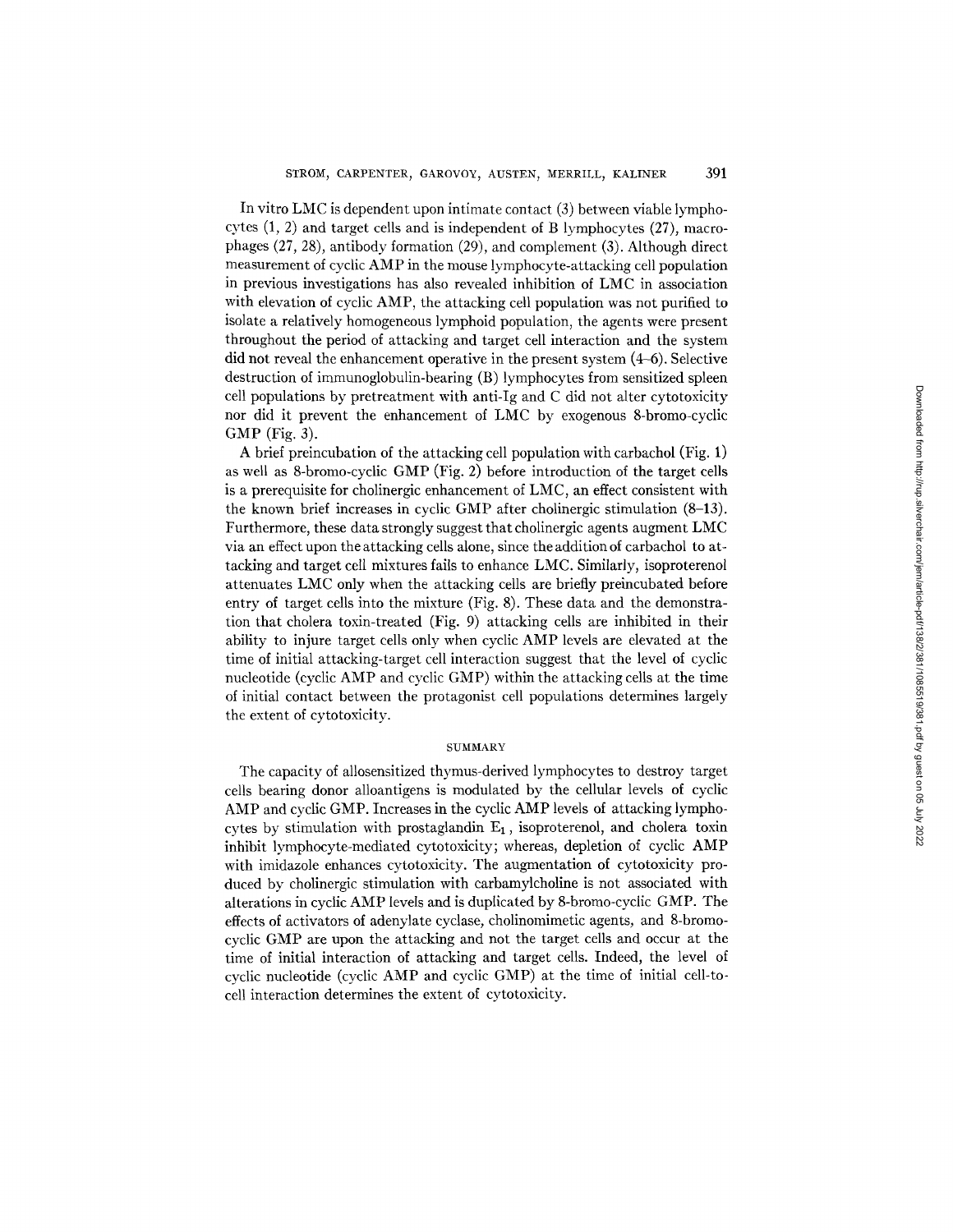The excellent technical assistance of Susan Washington, Nancy Timmerman, Peter Coren, Kathy George, and Ruth Speer is gratefully acknowledged.

### REFERENCES

- 1. Cerottini, J. C., A. A. Nordin, and K. T. Brunner. 1970. *In vitro* cytotoxic activity of thymus cells sensitized to alloantigens. *Nature (Land.).* 227:72.
- 2. Cerottini, J. C., A. A. Nordin, and K. T. Brunner. 1970. Specific *in vitro* cytotoxicity of thymus-derived lymphocytes sensitized to alloantigens. *Nature (Land.).* 228:1308.
- 3. Perlmann, P., and G. Holm. 1969. Cytotoxic effects of lymphoid cells *in vitro. Adv. Immunol.* 11:117.
- 4. Henney, C. S., and L. M. Lichtenstein. 1971. The role of cyclic AMP in the cytolytic activity of lymphocytes. *J. lmmunol.* 107:610.
- 5. Henney, C. S., H. E. Bourne, and L. M. Lichtenstein. 1972. The role of cyclic 3', 5' adenosine monophosphate in the specific cytolytic activity of lymphocytes. *J. Immunol.* 108:1526.
- 6. Lichtensteha, L. M., C. S. Henney, H. R. Bourne, and W. B. Greenough III. 1973. Effects of cholera toxin on in vitro models of immediate and delayed hypersensitivity. *J. Clin. Invest.* 52:691.
- 7. Strom, T. B., A. Deisseroth, J. Morganroth, C. B. Carpenter, and J. P. Merrill. 1972. Alteration of the cytotoxic action of sensitized lymphocytes by cholinergic agents and activators of adenylate cyclase. *Proc. Natl. Aead. Sci. U.S.A.*  69:2995.
- 8. George, W. J., J. B. Polson, A. G. O'Toole, and N. D. Goldberg. 1970. Elevation of guanosine  $3', 5'$  cyclic phosphate in rat heart after perfusion with acetylcholine. *Proc. Natl. Acad. Sci. U.S.A.* 66:398.
- 9. Kuo, J., T. Lee, P. L. Reyes, K. G. Walton, T. E. Donnelly, Jr., and P. Greengard. 1972. Cyclic nucleotide dependent protein kinases. X. An assay method of the measurement of guanosine  $3', 5'$  monophosphate in various biological materials and a study of agents regulating its level in heart and brain. *J. Biol. Chem.* 247:16.
- 10. Ferrendelli, J. A., A. L. Steiner, D. R. McDougal, and D. M. Kipnis. 1970. The effect of oxotremorine and atropine on cGMP and cAMP levels in cerebral cortex and cerebellum. *Biochem. Biophys. Res. Commun.* 42:844.
- 11. Schultz, G., J. G. Hardman, J. W. Davis, K. Schultz, and E. W. Sutherland. 1972. Determination of cyclic GMP by a new enzymatic method. *Fed. Proc.*  31:440. (Abstr.)
- 12. Yamashita, K., and J. B. Field. 1972. Elevation of cyclic guanosine  $3', 5'$  monophosphate levels in dog thyroid slices caused by acetylcholine and sodium fluoride. *J. Biol. Chem.* 247:7062.
- 13. Goldberg, N. D., M. K. Haddox, D. K. Hartle, and J. W. Hadden. 1973. The biological role of cyclic  $3', 5'$  guanosine monophosphate. In Proceedings of the Fifth International Congress of Pharmacology. S. Karger, Basel. In press.
- 14. 13oyum, A. 1968. Isolation of leucocytes from human blood. *Scand. J. Clin. Lab. Invest. Suppl.* 21:1.
- 15. Brunner, K. T., J. Mauel, J. C. Cerottini, and B. Chapius. 1968. Quantitative assay of the lytic action of immune lymphoid cells on <sup>51</sup>Cr-labelled allogeneic